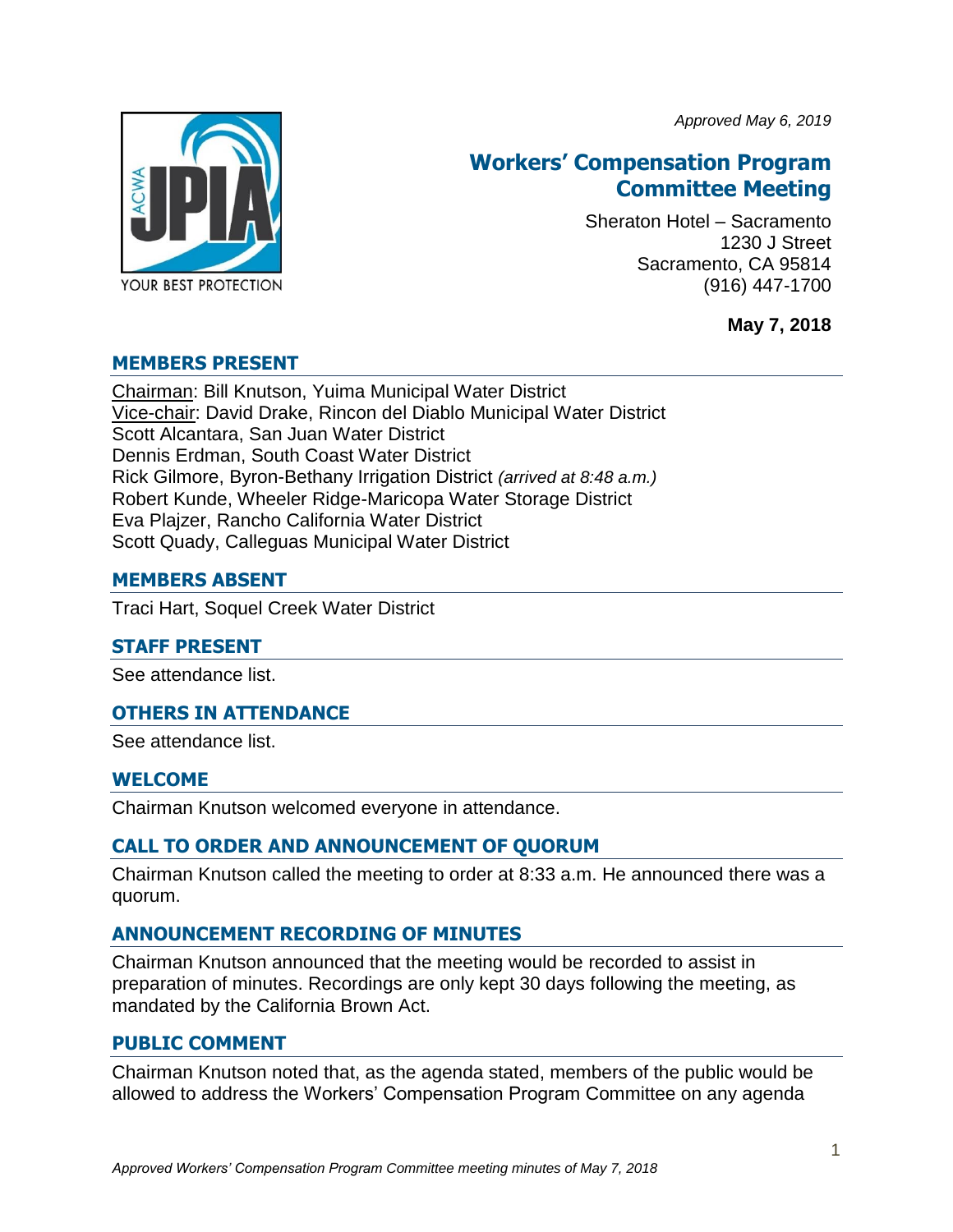item prior to the Committee's decision on that item. Comments on any issues on the agenda, or not on the agenda, were also welcomed. No comments were brought forward.

## **INTRODUCTIONS**

Chairman Knutson began by recognizing Neil Schild who had been a long-time member of the Workers' Compensation Program Committee that had recently passed away. Chairman Knutson then thanked the newest member of the Committee, Scott Quady from Calleguas Municipal Water District, for stepping in to fill the open position. Chairman Knutson also welcomed another new member to the Committee, Eva Plajzer from Rancho California Water District. Those on the Committee and at the main table were then asked to introduce themselves.

## **ADDITIONS TO OR DELETIONS FROM THE AGENDA**

No additions or deletions were noted.

#### **CONSENT AGENDA**

Chairman Knutson called for approval of the minutes.

M/S/C (Alcantara/Erdman) (Alcantara-Yes; Drake-Yes: Erdman-Yes; Knutson-Yes; Kunde-Yes; Plajzer-Yes; Quady-Abstain): That the Workers' Compensation Program Committee approve the minutes of the March 20, 2017 meeting as presented.

#### **LOSS REPORTS**

#### Reported Losses per \$1 Million of Payroll

Mr. Sells noted that the JPIA has seen a favorable trend in losses which suggests that the pool is making significant progress. The loss values moved slightly upward for the policy year of 2008-2009 as economic conditions deteriorated. Legislative changes, such as SB899, which was passed in 2004 and SB863, passed in 2012, are showing positive results statewide. The drought may also have impacted claims as the number of member projects and the reduced growth in field personnel may have led to fewer claims. Rates for the current policy year, 2017-2018, remain unchanged from the prior policy period, which had been reduced 10%.

#### Claims per \$1 Million of Payroll

Mr. Sells reported that since 1994, the pool has made steady progress in reducing the number of claims reported per policy period. There is a slight increase in the number of claims reported for the 2008-2009 policy period that may be explained by deterioration of the economy. The JPIA's training programs have emphasized workplace safety and management over the last several years. The downward trend in number of claims reported under all three programs suggests that the emphasis is working.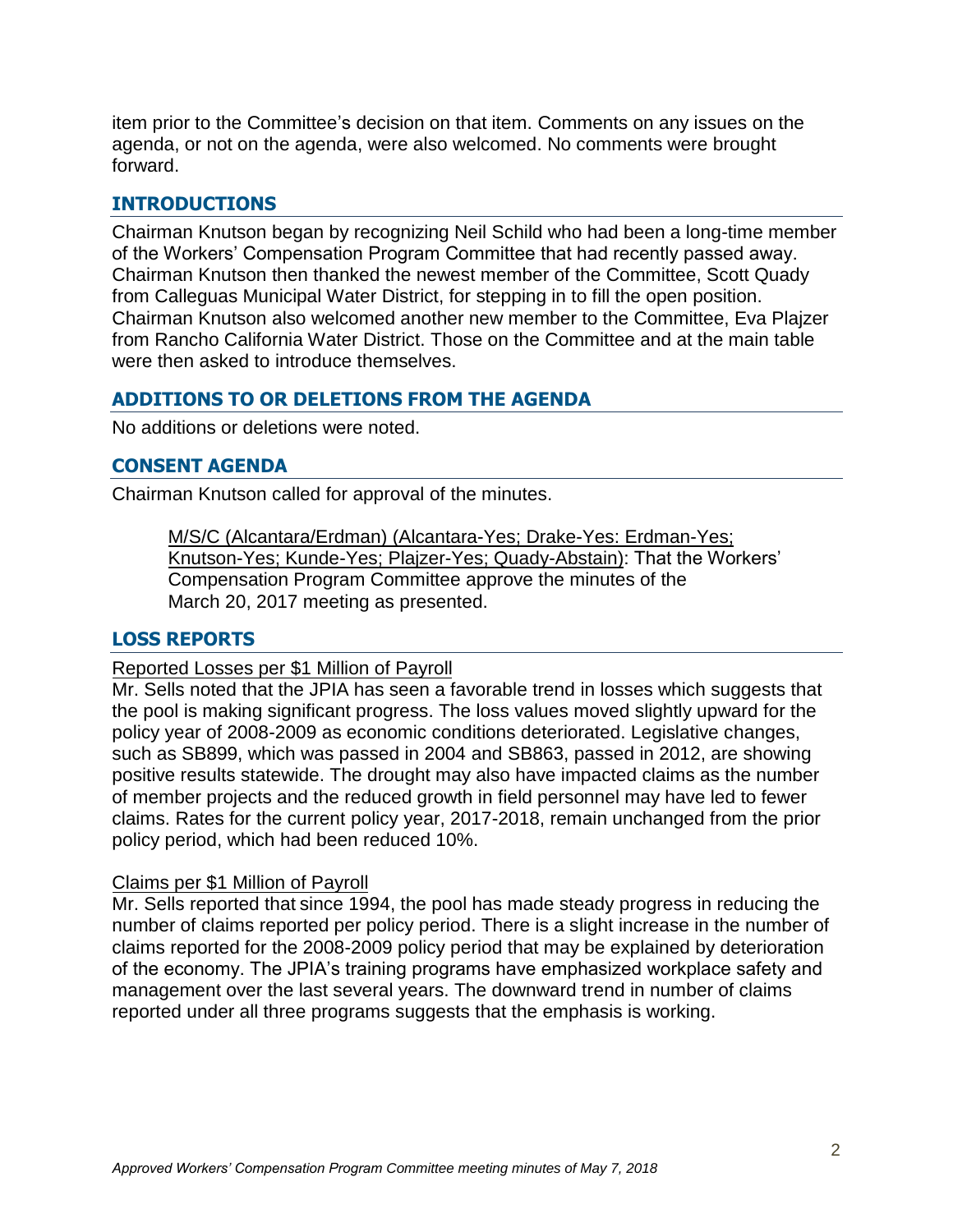#### **MEMBERSHIP**

Ms. Thesing reported that the JPIA has been in growth mode over the last year. New agencies that have joined the Workers' Compensation Program during the 2017-2018 policy year are: San Gabriel Basin Water Quality Authority, and Twentynine Palms Water District. For the upcoming policy year, South Tahoe Public Utility District, and Chino Basin Desalter Authority are anticipated to join as well.

There are currently 187 members in the Workers' Compensation Program. This encompasses 6,653 employees and \$505,918,668 in payroll.

Discuss Extending Workers' Compensation Benefits to Work Release Participants Ms. Thesing reported that the JPIA's Memorandum of Workers' Compensation Coverage is silent regarding extending workers' compensation benefits to participants under Work Release Agreements sponsored by Counties and utilized by Member Districts. This topic was brought to the Workers' Compensation Committee for recommendation.

Recently, staff learned of members contracting with Counties to participate in Probation Departments' Work Release Programs whereby they utilize the labor of individuals in probation programs. Work Release individuals are performing services at our sites, and under the control and supervision of our members' staff. The JPIA is also responsible for safety instructions and any required Personal Protective Equipment; however, the workers receive no remuneration.

County contracts further stipulate that the recipient of these services will be solely liable for the entire cost of workers' compensation benefits, including Serious & Willful claims as well as Labor Code132a, discrimination claims due to sustaining a workers' compensation injury.

There was much discussion on this topic. Staff was tasked with researching the subject further and bring a recommendation back to the Committee at the next meeting.

#### Review of the Workers' Compensation Excess Insurance Renewal

Ms. Thesing reviewed that at the last renewal, staff secured a multi-year rate from Safety National at a cost of \$0.090 per \$100 per payroll. The JPIA is entering the second year of the deal and will continue with a rate of \$0.090 per \$100 per payroll for the 2018-2019 program year.

The Workers' Compensation Program maintains a \$2 million self-insured layer and then purchases statutory limits through the excess workers' compensation market. No action was required.

#### Renewal Pricing

Mr. deBernardi relayed that rates charged to the members are reviewed prior to the beginning of a policy year and may be adjusted at that time. Rates for each class code had been recently reduced by 10% for policy year 7/1/16-17.

The budget illustrated a potential funding deficit of \$303,883. The current actuarial projected loss rates have decreased since the evaluation. Losses are estimated to be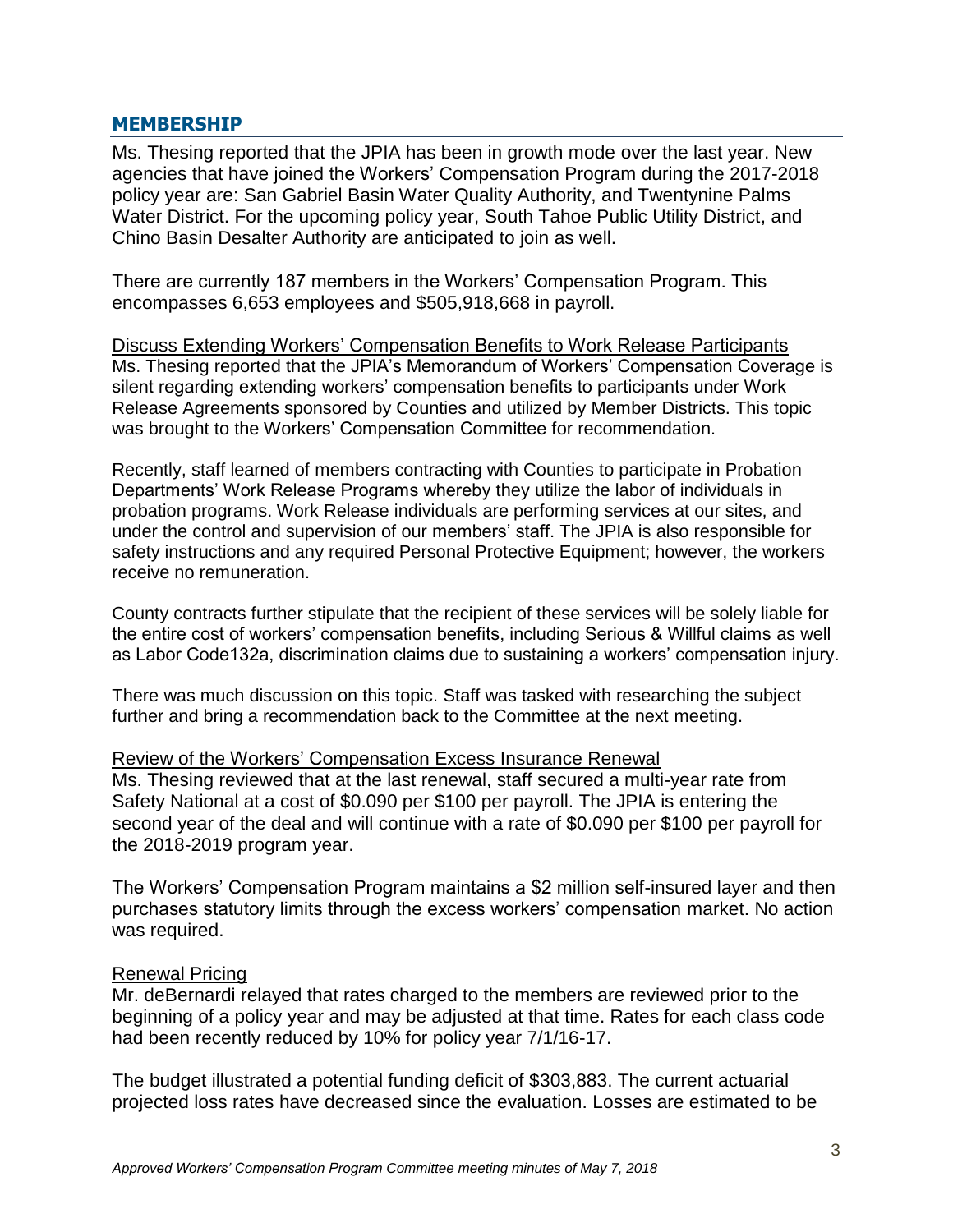\$8.6 million based on approximately \$523 million in payrolls for the 7/1/18-19 policy year. The program maintains the current retention of \$2 million.

Pricing in the workers' compensation market appears to be trending towards leveling. The decrease in this year's loss rate follows an increase in the prior year.

General & Administrative expenses are budgeted with a 22% increase. This is the byproduct of the JPIA increasing the allocation of these expenses to the Workers' Compensation Program from 33% to 36%. General & Administrative expenses are projected to increase by over 10% which is largely due to an anticipated increase of pension liability of \$1.1 million.

Staff recommended no changes to the pricing for the Workers' Compensation Program for policy year 7/1/18-19.

M/S/C (Erdman/Alcantara) (Alcantara-Yes; Drake-Yes: Erdman-Yes; Knutson-Yes; Kunde-Yes; Plajzer-Yes; Quady-Yes): That the Workers' Compensation Program Committee recommends that the Executive Committee approve no changes to the pricing for the Workers' Compensation Program for policy year 7/1/18-19.

#### Overview of the Workers' Compensation Program

Ms. Tucker relayed that the Workers' Compensation Program began in 1984 and currently consists of 187 members. The Workers' Compensation Department consists of the Claims Manager, one Lead Senior Claims Examiner, two Senior Claims Examiners, and two Administrative Assistants.

The Committee was provided with an update of changes, which occurred during 2017, new regulations that became effective on January 1, 2018, and an update on the Department of Industrial Relations anti-fraud efforts.

Overview of the Workers' Compensation Program Pharmacy Benefit Ms. Tucker conveyed that the State of California has been working on a new drug formulary for work-related injuries that took effect in January 1, 2018.

This new formulary follows the new Medical Treatment Utilization Schedule. All drugs fall under three different categories: exempt, non-exempt, and special fill. Exempt are automatically approved; all others will require approval.

The JPIA has partnered with myMatrixx to provide injured workers a new pharmacy benefit program. The new program includes a first fill process and new pharmacy cards that can be used to fill prescriptions for work-related injuries.

The process should be seamless with no out-of-pocket expenses to injured workers. This new program is in line with the new California formulary. All prescriptions go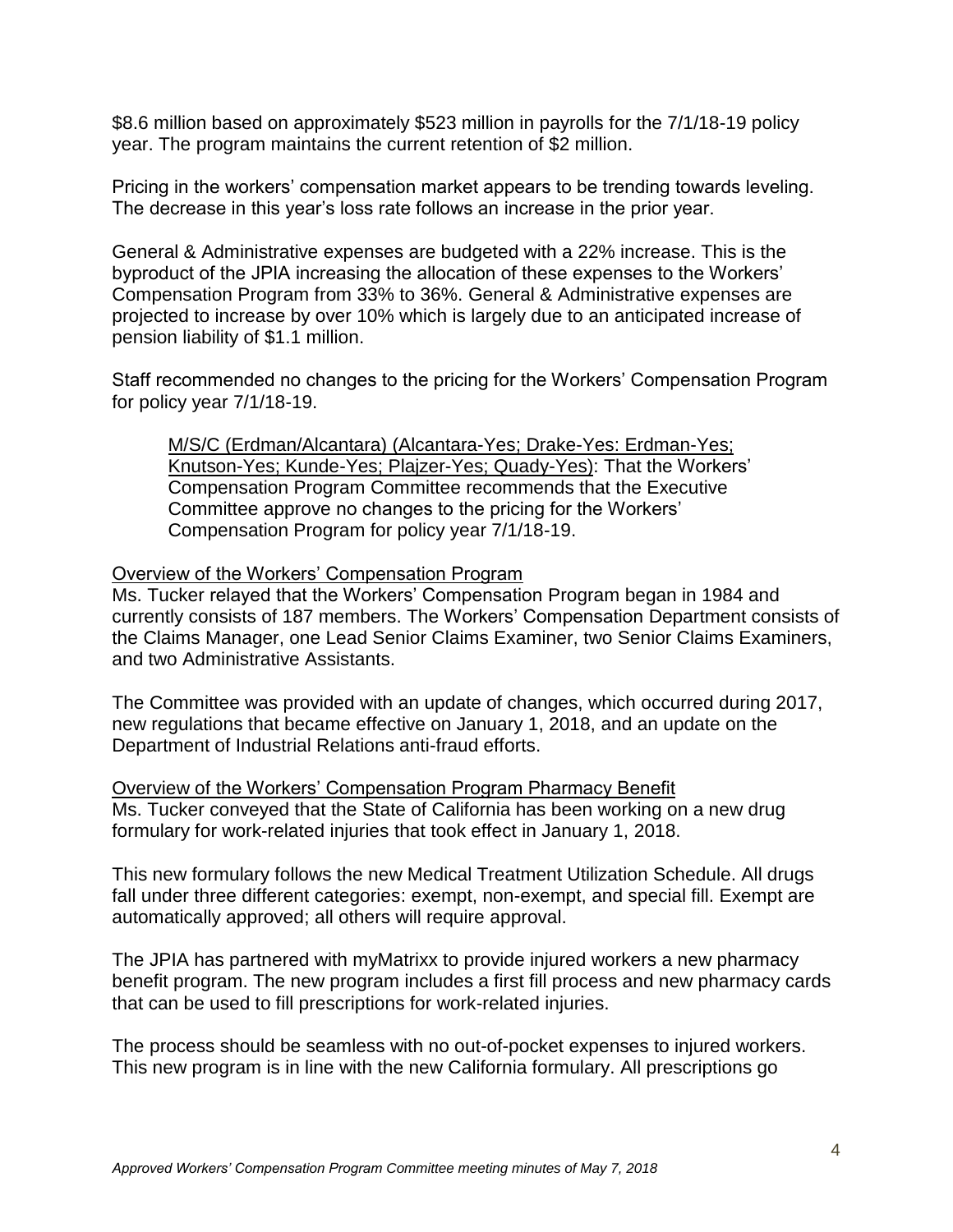through the program and those that do not follow the new formulary will require the Claims Examiner's approval.

## **MISCELLANEOUS**

Availability for Upcoming Meeting(s):

There are no scheduled meetings for the remainder of the year.

The Workers' Compensation Program Committee meeting adjourned at 9:46 a.m.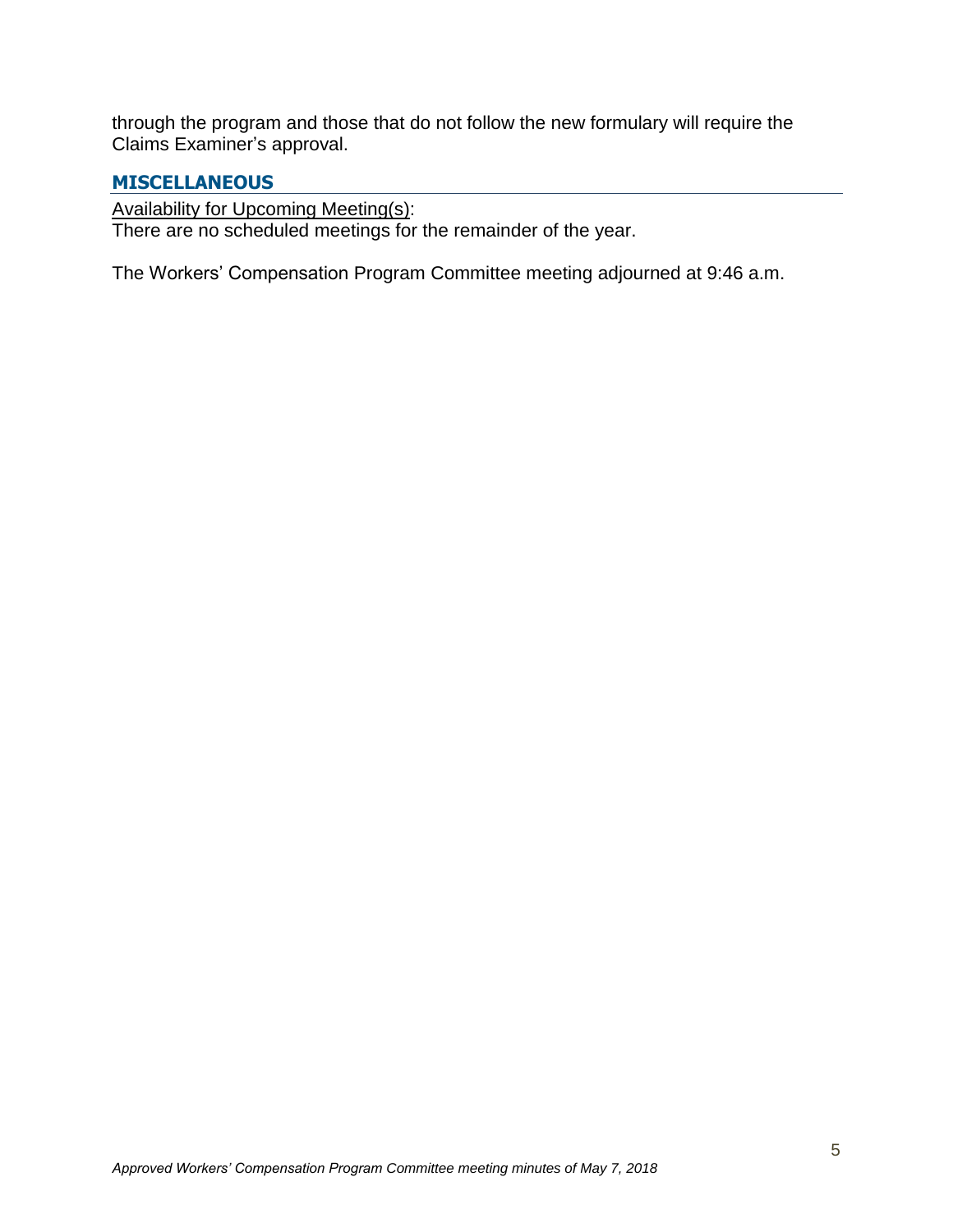## **WORKERS' COMPENSATION PROGRAM COMMITTEE MEETING**

|                                                   | <b>First</b>    |                  |                                   |
|---------------------------------------------------|-----------------|------------------|-----------------------------------|
| <b>District / Organization</b>                    | <b>Name</b>     | <b>Last Name</b> | <b>Position</b>                   |
| <b>ACWA JPIA</b>                                  | Carol           | <b>Barake</b>    | Risk Management Manager           |
| <b>ACWA JPIA</b>                                  | Kristan         | Brown            | Administrative Assistant II       |
| ACWA JPIA                                         | Chimene         | Camacho          | <b>HR Coordinator</b>             |
| <b>ACWA JPIA</b>                                  | Sarah           | Crawford         | <b>Training Specialist</b>        |
| <b>ACWA JPIA</b>                                  | David           | deBernardi       | Director of Finance               |
| ACWA JPIA                                         | Robin           | Flint            | Sr. Risk Management Advisor       |
| <b>ACWA JPIA</b>                                  | Robert          | Greenfield       | <b>General Counsel</b>            |
| <b>ACWA JPIA</b>                                  | Debbie          | Kyburz           | Lead Member Services Rep.         |
| <b>ACWA JPIA</b>                                  | Ethan           | Larson           | Administrative Assistant I        |
| <b>ACWA JPIA</b>                                  | Jennifer        | Nogosek          | Liability/Property Claims Manager |
| <b>ACWA JPIA</b>                                  | Sylvia          | Robinson         | Publications & Web Editor         |
| ACWA JPIA                                         | Andy            | <b>Sells</b>     | <b>Chief Executive Officer</b>    |
| <b>ACWA JPIA</b>                                  | Sandra          | Smith            | <b>Employee Benefits Manager</b>  |
| <b>ACWA JPIA</b>                                  | Dianna          | Sutton           | Finance Manager                   |
| <b>ACWA JPIA</b>                                  | Karen           | Thesing          | Director of Insurance Services    |
| <b>ACWA JPIA</b>                                  | Melody          | Tucker           | Work Comp Claims Manager          |
| ACWA JPIA                                         | Chuck           | Wagenseller      | Cost Estimator Risk Mgmt Advisor  |
| <b>ACWA JPIA</b>                                  | Nidia           | Watkins          | Member Services Rep. II           |
| <b>ACWA JPIA</b>                                  | <b>Bobbette</b> | Wells            | Executive Assistant to the CEO    |
| <b>ACWA JPIA</b>                                  | Cece            | Wuchter          | Sr. Claims Examiner               |
| <b>Bard Water District</b>                        | Bill            | Scott            | <b>Board Member</b>               |
| <b>Bella Vista Water District</b>                 | Jim             | Smith            | Director                          |
| Calleguas Municipal Water District                | Thom            | Slosson          | Alternate Director                |
| Chino Basin Watermaster                           | <b>Bob</b>      | Kuhn             | Director                          |
| Contra Costa Water District                       | <b>Bette</b>    | Boatmun          | Director                          |
| Cucamonga Valley Water District                   | Carrie          | Corder           | Assistant General Manager         |
| Cucamonga Valley Water District                   | Roberta         | Perez            | HR Manager                        |
| Cucamonga Valley Water District                   | Kathy           | Tiegs            | Director                          |
| El Dorado Irrigation District                     | Michael         | Rafferty         | Director                          |
| El Toro Water District                            | Fred            | Adajarian        | Director                          |
| Elsinore Valley Municipal Water District          | Phil            | Williams         | Director                          |
| Florin Resource Conservation District/EGWD        | Amber           | Kavert           | Administrative Assistant          |
| <b>Florin Resource Conservation District/EGWD</b> | Stefani         | <b>Phillips</b>  | <b>Board Secretary</b>            |
| Fresno Metropolitan Flood Control District        | Ken             | Groom            | <b>Director</b>                   |
| Fresno Metropolitan Flood Control District        | Alan            | Hoffman          | General Manager                   |
| <b>Friant Power Authority</b>                     | Carl            | Janzen           | Director                          |
| <b>Helix Water District</b>                       | Jennifer        | <b>Bryant</b>    | Director of Administration        |
| Henry Miller Reclamation District No. 2131        | Palmer          | McCoy            | <b>Executive Assistant</b>        |
| <b>Hi-Desert Water District</b>                   | Roger           | Mayes            | Director                          |
| Humboldt Bay Municipal Water District             | John            | Friedenbach      | General Manager                   |
| Humboldt Bay Municipal Water District             | J. Bruce        | Rupp             | Director                          |
| <b>Irvine Ranch Water District</b>                | <b>Steve</b>    | LaMar            | Director/ACWA VP                  |
| Kern County Water Agency                          | Charles         | Wulff            | <b>Director</b>                   |
| Kings River Conservation District                 | Randy           | Shilling         | <b>AGM/Alternate Director</b>     |
| La Habra Heights County Water District            | Pam             | McVicar          | Director                          |
|                                                   |                 |                  |                                   |